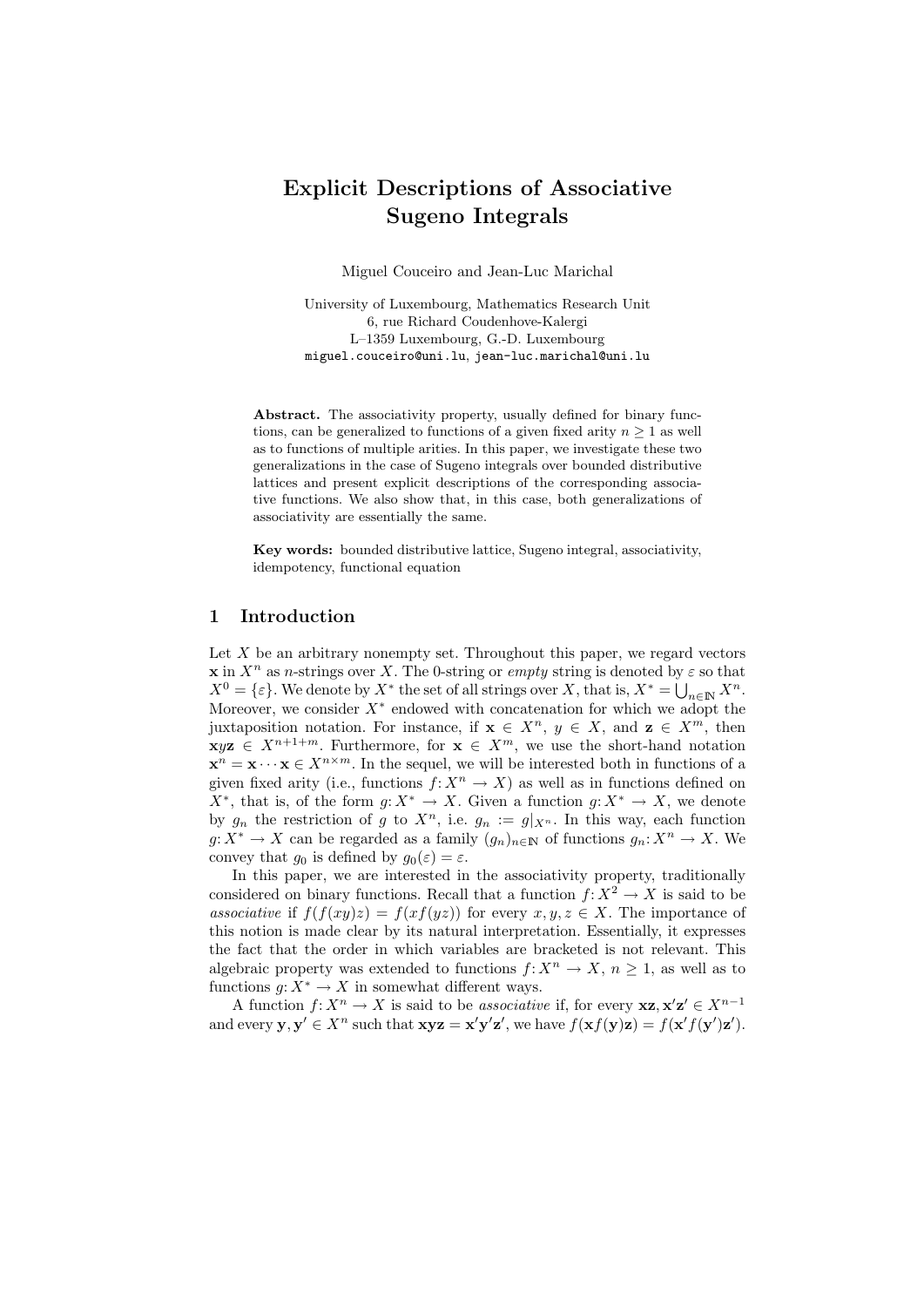#### 2 Miguel Couceiro and Jean-Luc Marichal

This generalization of associativity to  $n$ -ary functions goes back to Dörnte [6] and led to the generalization of groups to *n*-groups (polyadic goups).<sup>1</sup> In a somewhat different context, this notion has been recently used to completely classify closed intervals made of equational classes of Boolean functions; see [2].

On a different setting, associativity can be generalized to functions on  $X^*$  as follows. We say that a function  $g: X^* \to X$  is associative if, for every  $xyz, x'y'z' \in X$  $X^*$  such that  $xyz = x'y'z'$ , we have  $g(xg(y)z) = g(x'g(y')z')$ . Alternative formulations of this definition appeared in the theory of aggregation functions, where the arity is not always fixed; see for instance  $[1, 14, 16, 17]$ .

In general, the latter definition is more restrictive on the components  $g_n$ of  $q: X^* \to X$ . For instance, the ternary real function  $f(xyz) = x - y + z$ is associative but cannot be the ternary component of an associative function  $g: \mathbb{R}^* \to \mathbb{R}$ . Indeed, the equations

$$
g_2(g_2(xy)z) = g_2(xg_2(yz)) = x - y + z \tag{1}
$$

have no solution, for otherwise we would have  $y = g_2(g_2(y0))$  and hence

$$
g_2(xy) = g_2(xg_2(g_2(y0)) = g_2(g_2(xg_2(y0))) = x - g_2(y0).
$$

This would imply  $q_2(xy) = x - y$ , which contradicts (1).

In this paper we show that, in the case of Sugeno integrals on bounded distributive lattices, the two notions of associativity are essentially the same. More precisely, given a bounded distributive lattice  $L$ , we have that a Sugeno integral  $f: L^n \to L$  is associative if and only if it is the *n*-ary component of some associative function  $g: L^* \to L$ ; see Corollary 7. This paper is organized as follows: in Sect. 2 we provide some preliminary results, which are then used in Sect. 3 to obtain explicit descriptions of those associative Sugeno integrals; see Theorems 4 and 6.

### 2 Preliminary Results

The following proposition provides useful reformulations of associativity of functions  $q: X^* \to X$ .

**Proposition 1.** Let  $q: X^* \to X$  be a function. The following assertions are equivalent:

 $(i)$  g is associative.

(ii) For every  $xyz \in X^*$ , we have  $g(xg(y)z) = g(xyz)$ . (iii) For every  $xy \in X^*$ , we have  $g(g(x)g(y)) = g(xy)$ .

 $1$  The first extensive study on polyadic groups was due to Post [20]. This study was followed by several contributions towards the classification and description of ngroups and similar "super-associative" structures; to mention a few, see [7–9, 11, 12, 15, 19].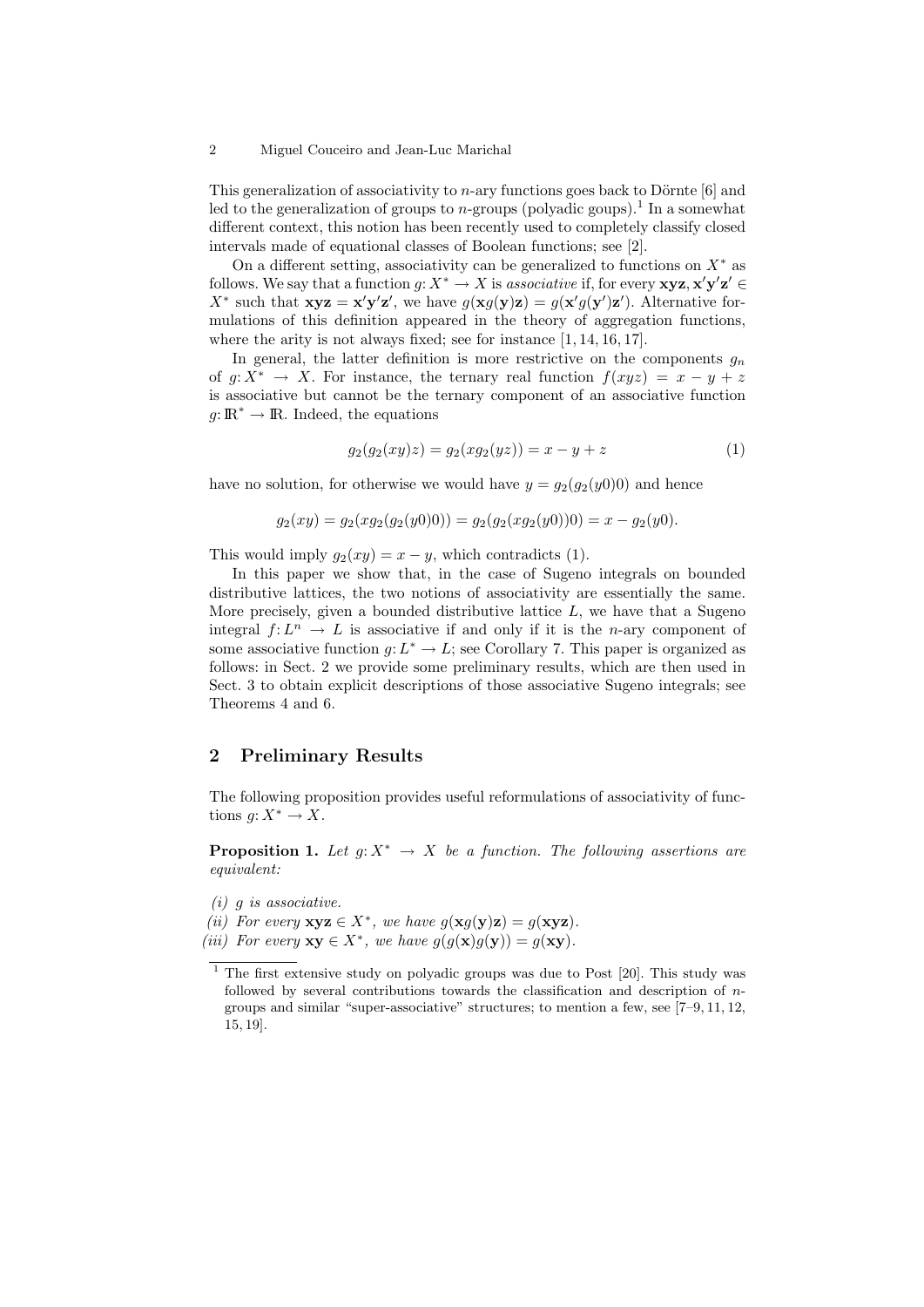- *Remark 2.* (i) Associativity of functions  $g: X^* \to X$  was defined in [16] and [17] as in assertions  $(iii)$  and  $(ii)$  of Proposition 1, respectively. For a recent reference, see [14].
- (ii) As observed in [1], associative functions  $g: X^* \to X$  are completely determined by their unary and binary components. Indeed, for every  $n \in \mathbb{N}$ ,  $n > 2$ , and every  $x_1, \ldots, x_n \in X$ , we have

$$
g(x_1\cdots x_n)=g_2(g_2(\cdots g_2(g_2(x_1x_2)x_3)\cdots)x_n).
$$

## 3 Associative Sugeno Integrals

Let  $L$  be a bounded distributive lattice, with 0 and 1 as bottom and top elements. A (lattice) polynomial function is any mapping  $f: L^n \to L$  which can be obtained as combinations of projections and constant functions using the lattice operations ∧ and ∨. Our interest in these lattice polynomial functions comes from the fact that, as observed in [18], (discrete) Sugeno integrals can be regarded as idempotent lattice polynomial functions, that is, polynomial functions satisfying  $f(x^n) = x$  for every  $x \in X$ . This view has several appealing aspects, in particular, concerning normal form representations of Sugeno integrals. Indeed, as shown by Goodstein [13], polynomial functions on bounded distributive lattices coincide exactly with those functions representable in disjunctive normal form (DNF).

More precisely, for  $I \subseteq [n] = \{1, \ldots, n\}$ , let  $\mathbf{e}_I \in \{0, 1\}^n$  be the characteristic vector of I and let  $\alpha_f : 2^{[n]} \to L$  be the function given by  $\alpha_f(I) = f(e_I)$ . Then

$$
f(\mathbf{x}) = \bigvee_{I \subseteq [n]} (\alpha_f(I) \land \bigwedge_{i \in I} x_i).
$$
 (2)

Thus, a function  $f: L^n \to L$  is a Sugeno integral integral if and only if f fulfills (2) with  $\alpha_f(\emptyset) = 0$  and  $\alpha_f([n]) = 1$ . For further background, see [3, 4].

**Theorem 3** ([4]). A function  $f: L^n \to L$  is a Sugeno integral if and only if it is idempotent and satisfies

$$
f(\mathbf{x}y\mathbf{z}) = \text{med}(f(\mathbf{x}0\mathbf{z}), y, f(\mathbf{x}1\mathbf{z})), \text{ for every } \mathbf{x}y\mathbf{z} \in L^n.
$$
 (3)

The following theorem is an immediate consequence of Theorem 6 in [5] and it restricts the disjunctive normal form of n-ary Sugeno integrals.

**Theorem 4.** Let  $f: L^n \to L$  be a Sugeno integral. If f is associative, then

$$
f(\mathbf{x}) = (b_n \wedge x_1) \vee \left(\bigvee_{i=1}^n (b_n \wedge c_n \wedge x_i)\right) \vee (c_n \wedge x_n) \vee \bigwedge_{i=1}^n x_i,
$$
 (4)

where  $b_n = f(10^{n-1})$  and  $c_n = f(0^{n-1}1)$ .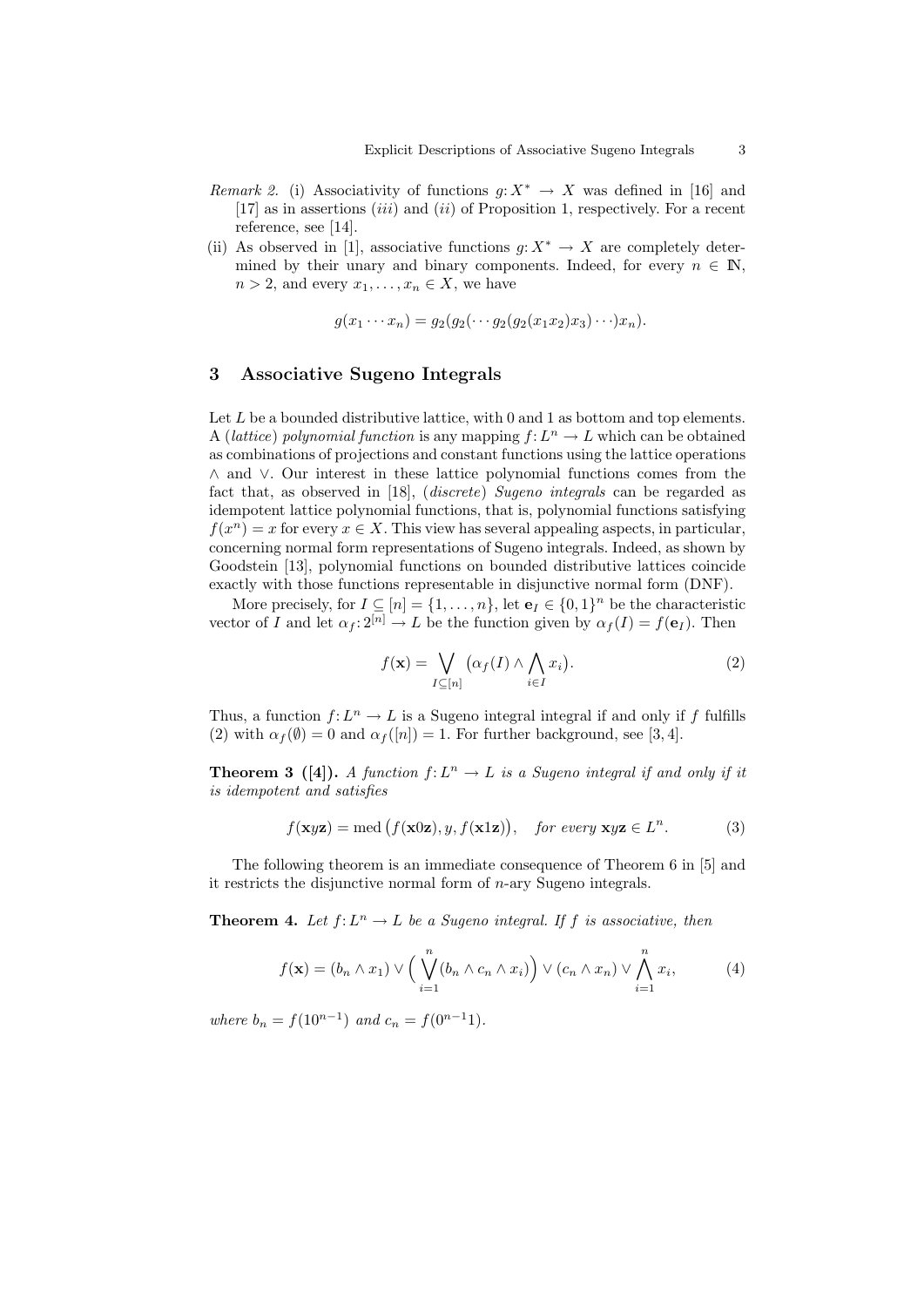#### 4 Miguel Couceiro and Jean-Luc Marichal

Remark 5. (i) We observe that equation (4) can be rewritten in a more symmetric way as

$$
f(\mathbf{x}) = (b_n \wedge x_1) \vee \text{med} \Big( \bigwedge_{i=1}^n x_i, b_n \wedge c_n, \bigvee_{i=1}^n x_i \Big) \vee (c_n \wedge x_n).
$$

This formula reduces to  $f(\mathbf{x}) = \text{med} \left( \bigwedge_{i=1}^{n} x_i, b_n, \bigvee_{i=1}^{n} x_i \right)$  as soon as f is a symmetric function (i.e., invariant under permutation of its variables).

(ii) A term function  $f: L^n \to L$  is a Sugeno integral satisfying  $\alpha_f(I) \in \{0,1\}$  for every  $I \subseteq [n]$ . By Theorem 4, the only associative term functions  $f: L^n \to L$ are  $\mathbf{x} \mapsto x_1, \mathbf{x} \mapsto x_n, \mathbf{x} \mapsto \bigwedge_{i=1}^n x_i, \text{ and } \mathbf{x} \mapsto \bigvee_{i=1}^n x_i.$ 

We say that a function  $g: L^* \to L$  is a *Sugeno integral* if every  $g_n, n \geq 1$ , is a Sugeno integral. The following theorem yields a description of associative Sugeno integrals  $g: L^* \to L$ . For a generalization to polynomial functions  $g: L^* \to L$ , see Theorem 7 in [5].

**Theorem 6.** A Sugeno integral g:  $L^* \to L$  is associative if and only if  $g_1(x) = x$ and, for  $n \geq 2$ ,

$$
g_n(\mathbf{x}) = (b_2 \wedge x_1) \vee \left(\bigvee_{i=1}^n (b_2 \wedge c_2 \wedge x_i)\right) \vee (c_2 \wedge x_n) \vee \bigwedge_{i=1}^n x_i,
$$
 (5)

where  $b_2 = g_2(10)$  and  $c_2 = g_2(01)$ .

Proof. Sufficiency can be verified by making use of Proposition 1.

To verify that the conditions are necessary, note that since each  $g_n$  is associative, by Theorem 4, each  $g_n$  has the form (4) with  $b_n = g_n(10^{n-1})$  and  $c_n = g_n(0^{n-1}1)$ . By associativity and Theorem 3, for every  $n \geq 3$ ,

$$
g_n(10^{n-1}) = g_2(g_{n-1}(10^{n-2})0) = \text{med}(0, g_{n-1}(10^{n-2}), g_2(10)).
$$

By reasoning recursively, one can see that  $b_n = b_2$ . Similarly, one can verify that  $c_n = c_2$ , for every  $n \geq 3$ .

Even though associativity for functions  $g: L^* \to L$  seems more restrictive on their components  $g_n$  than associativity for functions of a given fixed arity, from Theorems 4 and 6 it follows that associativity for Sugeno integrals  $f: L^n \to L$ naturally extends componentwise to Sugeno integrals  $g: L^* \to L$ .

**Corollary 7.** Let  $f: L^n \to L$  be a Sugeno integral. Then f is associative if and only if there is an associative Sugeno integral  $g: L^* \to L$  such that  $g_n = f$ .

*Proof.* Clearly, the condition is sufficient. Conversely, if  $f$  is associative, then by Theorem 4

$$
f(\mathbf{x}) = (b_n \wedge x_1) \vee \Big(\bigvee_{i=1}^n (b_n \wedge c_n \wedge x_i)\Big) \vee (c_n \wedge x_n) \vee \bigwedge_{i=1}^n x_i,
$$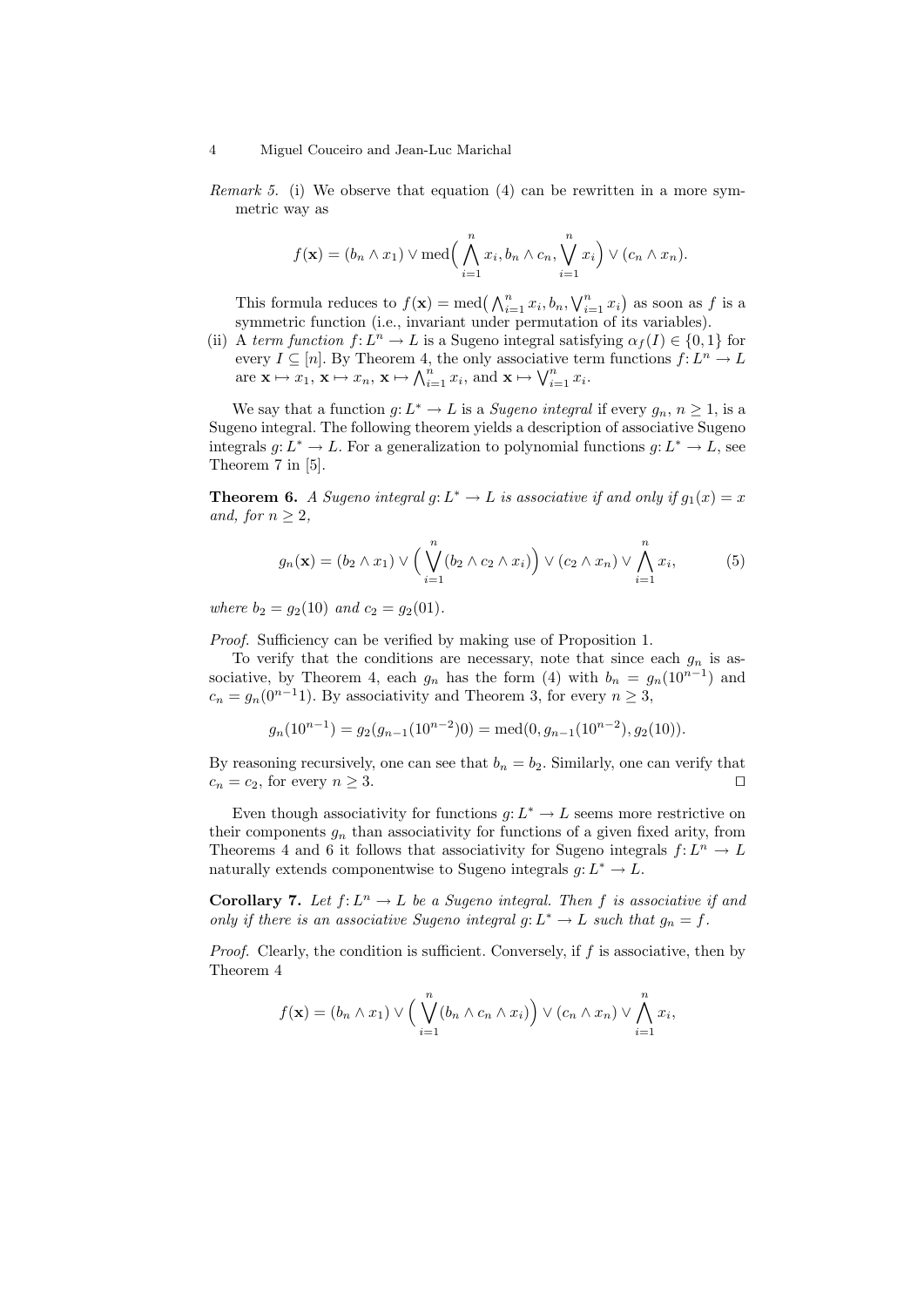where  $b_n = f(10^{n-1})$  and  $c_n = f(0^{n-1})$ . Let  $g: L^* \to L$  be the Sugeno integral such that  $g_1(x) = x$  and, for  $m \geq 2$ ,

$$
g_m(\mathbf{x}) = (b \wedge x_1) \vee \left( \bigvee_{i=1}^m (b \wedge c \wedge x_i) \right) \vee (c \wedge x_n) \vee \bigwedge_{i=1}^m x_i,
$$

where  $b = f(10^{n-1})$  and  $c = f(0^{n-1})$ . Clearly,  $g_n = f$  and by Theorem 6 we have that  $g$  is associative.

- *Remark 8.* (i) The case when L is a connected order topological space was considered by Fodor [10] who obtained an explicit description of those nondecreasing binary functions which are idempotent, continuous, and associative.
- (ii) Many associative functions  $g: L^* \to L$  have been investigated in aggregation theory in the special case when  $L$  is the real unit interval  $[0, 1]$ ; see, e.g., [14]. To give an example, there are only four such associative functions whose n-ary restrictions are nondecreasing and stable under interval scale transformations (i.e.,  $g_n$  commutes with unary positive affine functions), namely,  $\mathbf{x} \mapsto x_1, \, \mathbf{x} \mapsto x_n, \, \mathbf{x} \mapsto \bigwedge_{i=1}^n x_i, \, \text{and } \mathbf{x} \mapsto \bigvee_{i=1}^n x_i.$  In particular, an associative function g:  $[0,1]^* \rightarrow [0,1]$  whose n-ary restrictions are discrete Choquet integrals necessarily reduces to one of these four functions.

### References

- 1. Beliakov, G., Pradera, A., Calvo, T.: Aggregation Functions: A Guide for Practitioners. Studies in Fuziness and Soft Computing. Springer, Berlin (2007)
- 2. Couceiro, M.: On the Lattice of Equational Classes of Boolean Functions and its Closed Intervals. J. Mult.-Valued Logic Soft Comput. 14(1-2):81–104 (2008)
- 3. Couceiro, M., Marichal, J.-L.: Polynomial Functions over Bounded Distributive Lattices. http://arxiv.org/abs/0901.4888
- 4. Couceiro, M., Marichal, J.-L.: Characterizations of Discrete Sugeno Integrals as Polynomial Functions over Distributive Lattices. Fuzzy Sets and Systems 161, 694– 707 (2009)
- 5. Couceiro, M., Marichal, J.-L.: Associative Polynomial Functions over Bounded Distributive Lattices. Order, to appear. http://arxiv.org/abs/0902.2323
- 6. Dörnte, W.: Untersuchengen über einen Verallgemeinerten Gruppenbegriff. Math. Z. 29, 1–19 (1928)
- 7. Dudek, W.A.: Varieties of Polyadic Groups. Filomat 9, 657–674 (1995)
- 8. Dudek, W.A.: On Some Old and New Problems in  $n$ -ary Groups. Quasigroups and Related Systems 8, 15–36 (2001)
- 9. Dudek, W.A., Glazek, K., Gleichgewicht, B.: A Note on the Axiom of n-Groups. Coll. Math. Soc. J. Bolyai 29, Universal Algebra, Esztergom (Hungary), 195–202 (1977)
- 10. Fodor, J.C.: An Extension of Fung-Fu's Theorem. Internat. J. Uncertain. Fuzziness Knowledge-Based Systems, 4(3), 235–243 (1996)
- 11. Glazek, K.: Bibliography of n-Groups (Polyadic Groups) and Some Group-Like nary Systems. Proc. of the Symposium on n-ary Structures, Macedonian Academy of Sciences and Arts, Skopje 253–289 (1982)